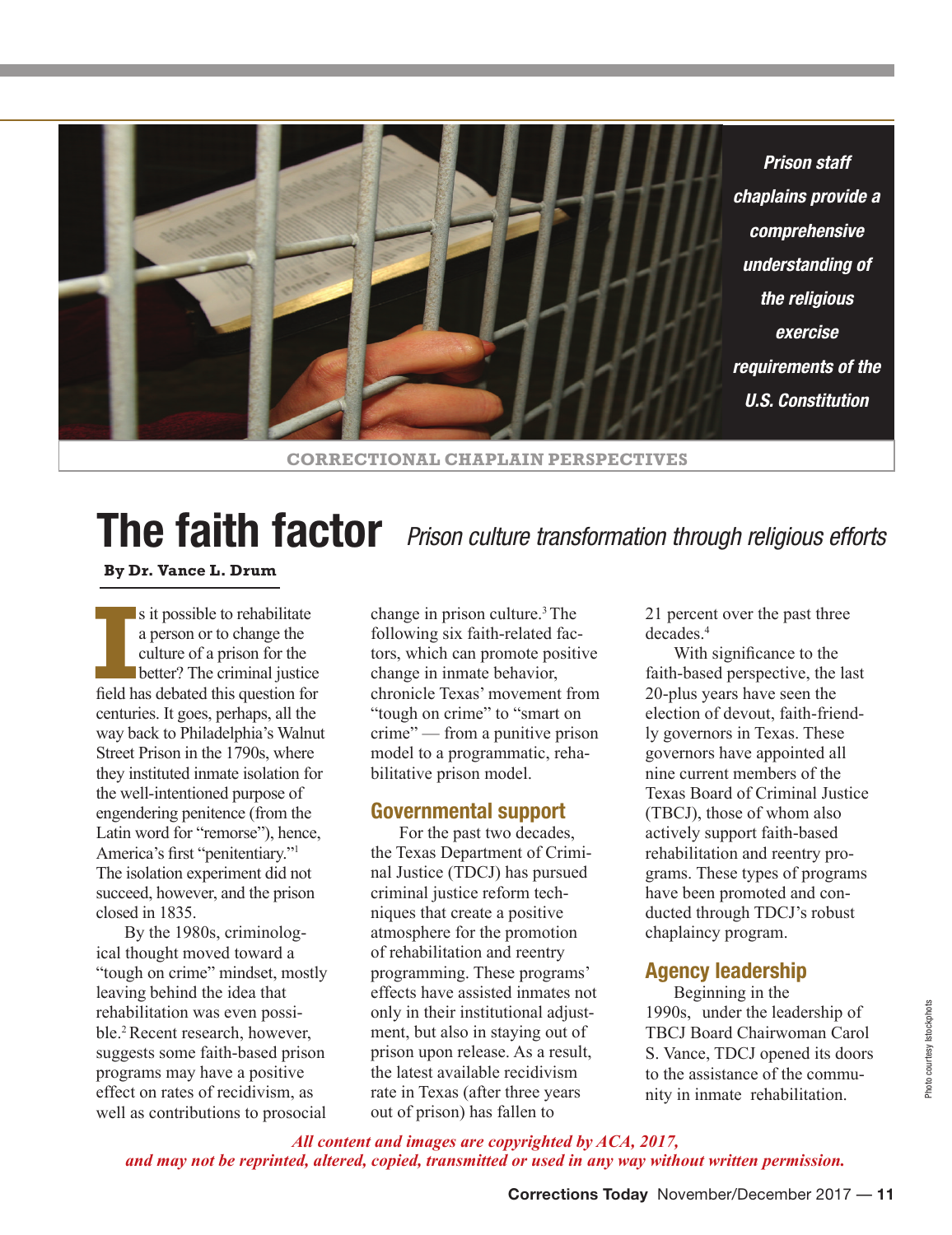The InnerChange Freedom Initiative (IFI) instituted the Carol S. Vance Unit, a Richmond, Texas, prison founded on faith-based programming. IFI, a privately funded faith-based program, first launched in Texas in 1997 as part of Charles Colson's Prison Fellowship ministry.

At the same time, the TDCJ chaplaincy program came under the visionary leadership of Emmett W. Solomon. Solomon was mild-mannered but steady, always promoting faith-based rehabilitative help for inmates through his innovative direction of the chaplaincy program. The work of these pioneers continues through the agency's current leadership.

## **Willing volunteers**

Prior to these years of reform,T-DCJ was a fairly closed system. It rarely welcomed the public and often regarded community volunteers with suspicion. Vance, addressing the 1993 annual chaplains' training conference, indicated the trouble Texas faced. The state's inmate population had massively increased, but they still had no comprehensive plan to assist those inmates in becoming productive, law-abiding citizens upon release.

Vance proposed inviting the community into the Texas prison system for the purpose of helping inmates with their life direction, life management and life skills. So

TDCJ developed a volunteer training program, recruited volunteers and ultimately established a Volunteer Services Department. With the support of the governor in 1995, TDCJ even established a Governor's Criminal Justice Volunteer Service Awards Ceremony, held annually in Austin. Though a governmental approach, religious

**For the past two decades, the Texas Department of Criminal Justice (TDCJ) has pursued criminal justice reform techniques that create a positive atmosphere for the promotion of rehabilitation and reentry programming**

volunteers comprise the majority of the 28,000-plus trained community volunteers serving in the Texas prisons in 2017, according to TDCJ Volunteer Services.

# **Managerial administrators**

Wardens also changed. In pre-reform days, most agencies selected facility administrators based upon their ability to be tough, unbending and sometimes harsh — all skills they believed necessary to control the prison environment. People viewed the few rehabilitation and reentry programs with suspicion. Administrators generally believed inmates solely brought themselves to prison, and they deserved the difficulty of the environment.

This "warrior" mentality began to change with TDCJ's new leadership. The department began appointing wardens who could learn and exercise managerial skills positively in their facilities. From the top down, they promoted helpful programs for offenders — such

as rehabilitation, reentry, family and diverse spiritual development programs — rather than strict punishments. Inmates expressed more hope and began to experience significant, positive change. Now, modern-era wardens seek to promote not only a safe and secure prison environment, but also quality programs to assist inmates to move in more prosocial directions.

# **Caring chaplains**

Prison staff chaplains provide a comprehensive understanding of the religious exercise requirements of the U.S. Constitution. In addition, chaplains play a key role in facilitating the myriad programs that help inmates with their institutional adjustment and with staving out of prison upon release.

TDCJ operates with one to three staff chaplains at each prison. Chaplains have the following two primary functions:

(a) To facilitate worship services, per requirements of the Constitution's First Amendment: "Congress shall make no law respecting an establishment of religion or prohibiting the free exercise thereof." The "free exercise" clause has historically been interpreted by courts as suggesting that incarcerated people also have a right to exercise their faith. The Religious Land Use and Institutionalized Persons Act of 2000, upheld unanimously by the U.S. Supreme Court, expands and codifies the Amendment.<sup>5</sup> Chaplains may lead religious services when the service is of their own faith. When the service is of a faith different than the chaplain's, a diverse group of volunteers may conduct the service.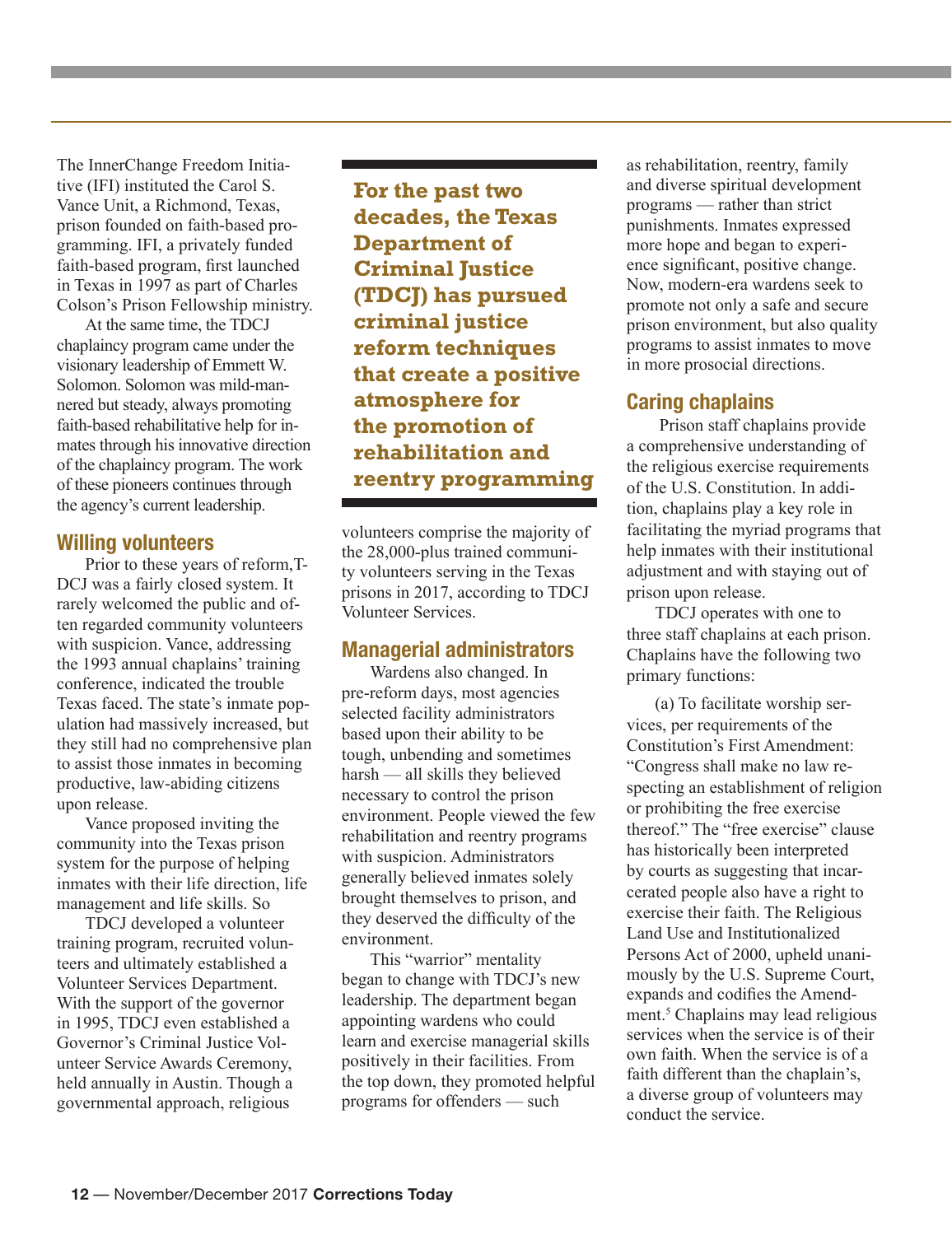(b) To supervise and facilitate the many faith-based programs that offer inmates new perspectives and skills in managing and conducting their lives in a prosocial manner. Simply offering a variety of religious worship opportunities is not enough to accomplish the mission of promoting positive change in inmate behavior. Reducing recidivism requires moral reformation among many inmates who have serious moral deficits.

In addition, staff chaplains offer quality pastoral care to inmates and staff, particularly in crisis situations. This work of chaplains is largely unseen, but it contributes significantly to the successful institutional adjustment of inmates — providing for a safer and more secure prison, and helping serve as a positive moral compass for the institution.

## **Enlisted offenders**

Successful prison culture transformation cannot happen without the enlisted assistance of willing inmates to serve as role models and informal mentors. They can influence their peers by their own positive character. Inmate volunteers (not in a supervisory capacity) assisting in chapel worship services and classes has a long history in Texas, and it has helped change the culture in a number of prisons. In recent years, this practice has expanded to include inmate field ministers from diverse religions who have graduated from an in-prison, accredited four-year seminary program. The field ministers then get transferred to prisons around Texas for a variety of authorized and supervised ministry tasks. Currently, 97 field

ministers are employed in 19 Texas prisons, with positive reviews.

Prison culture transformation is possible when certain factors are in place — particularly a faith factor, which is activated and promoted through a robust correctional chaplaincy program with administrative support. Religious faith that is respectful of others has the power to positively change lives, as well as, when acted upon by a significant number of influential inmates and correctional staff, the entire culture of a prison.



*Vance L. Drum, D.Min., is retired as director of chaplaincy operations for the Texas Department of Criminal Justice and* 

*staff chaplain for the Eastham Unit in Texas.*

*Endnotes on p. 90*

## Statement of Ownership

U.S. Postal Service STATEMENT OF OWNERSHIP, MANAGEMENT, AND CIRCULATION (required by Section 3685, Title 39, United States Code), (1) Title of Publication: CORRECTIONS TODAY. (2) Publication No.: 019-640. (3) Date of Filing: Sept. 19, 2017. (4) Frequency of Issue: 6 times per year. (5) No. of Issues Published Annually: 6. (6) Annual Subscription Price: \$35 (7) & (8) Complete Mailing Address of Known Office of Publication/Headquarters of Publisher: 206 N. Washington St., Suite 200, Alexandria, VA 22314. (9) Full Names and Complete Mailing Addresses of Publisher, Editor and Managing Editor. Publisher: James A. Gondles Jr. Editor, Mina Grace. Managing Editor, Floyd Nelson. American Correctional Association, 206 N. Washington St., Suite 200, Alexandria, VA 22314. (10) Name and Complete Mailing Address of Owner: American Correctional Association, 206 N. Washington St., Suite 200, Alexandria, VA 22314. (11) Known Bondholders, Mortgages, and Other Security Holders Owning or Holding One Percent or More of Total Amount of Bonds, Mortgages or Other Securities: Eagle Bank, 8601 Westwood Center Drive, Vienna, VA 22182. (12) The Purpose, Function, and Nonprofit Status of This Organization and the Exempt Status for Federal Income Tax Purposes: Has Not Changed During Preceding 12 Months. (13) Publication name: CORRECTIONS TODAY. (14) Issue date for circulation data: September/October 2017. (15) Extent and Nature of Circulation: Average No. of Copies Each Issue During Preceding 12 Months: (a) Total Number of Copies (Net Press Run): 9,126. (b) Paid and/or Requested Circulation: (1) Paid and/or requested mail subscriptions: 8,807. (3) Other classes mailed through USPS: 131. (c) Total Paid and/or Requested Circulation (sum of (15b1) and (15b4)): 8938. (d3) Free Distribution by Mail (Samples; Complimentary; and other Free): 23. (d4) Free Distribution Outside the Mail (Carriers or Other Means): 0. (e) Total Free Distribution (sum of (15d) and (15e)): 26. (f) Total Distribution (sum of (15c) and (15e)): 8,961. (h) Copies Not Distributed: 165. (i) Total (sum of (15f) and (15g)): 9,126. Percent Paid and/ or Requested Circulation (15c/15f x 100): 99.7 percent. Actual No. of Copies of Single Issue Published Nearest to Filing Date: (a) Total No. of Copies (Net Press Run): 9,166; (b) Paid and/or Requested Circulation: (1) Mail subscriptions: 8,834. (3) Other classes mailed through USPS: 131. (c) Total Paid and/or Requested Circulation (sum of (15b1) and (15b3)): 8,965. (d3) Free Distribution by Mail (Samples; Complimentary; and other Free): 26. (d4) Free Distribution Outside the Mail (Carriers or Other Means): 0. (e) Total Free Distribution (sum of (15d) and (15e)): 26. (f) Total Distribution (sum of (15c) and (15e)): 8,991. (h) Copies Not Distributed: 175. (i) Total (sum of (15f) and (15g)): 9,126. Percent Paid and/or Requested Circulation (15c/15f x 100): 99.7 percent. (16) This Statement of Ownership will be printed in the November/December 2017 issue of this publication. (17) I certify that the statements made by me above are correct and complete: Mina Grace, director, Communications and Publications.